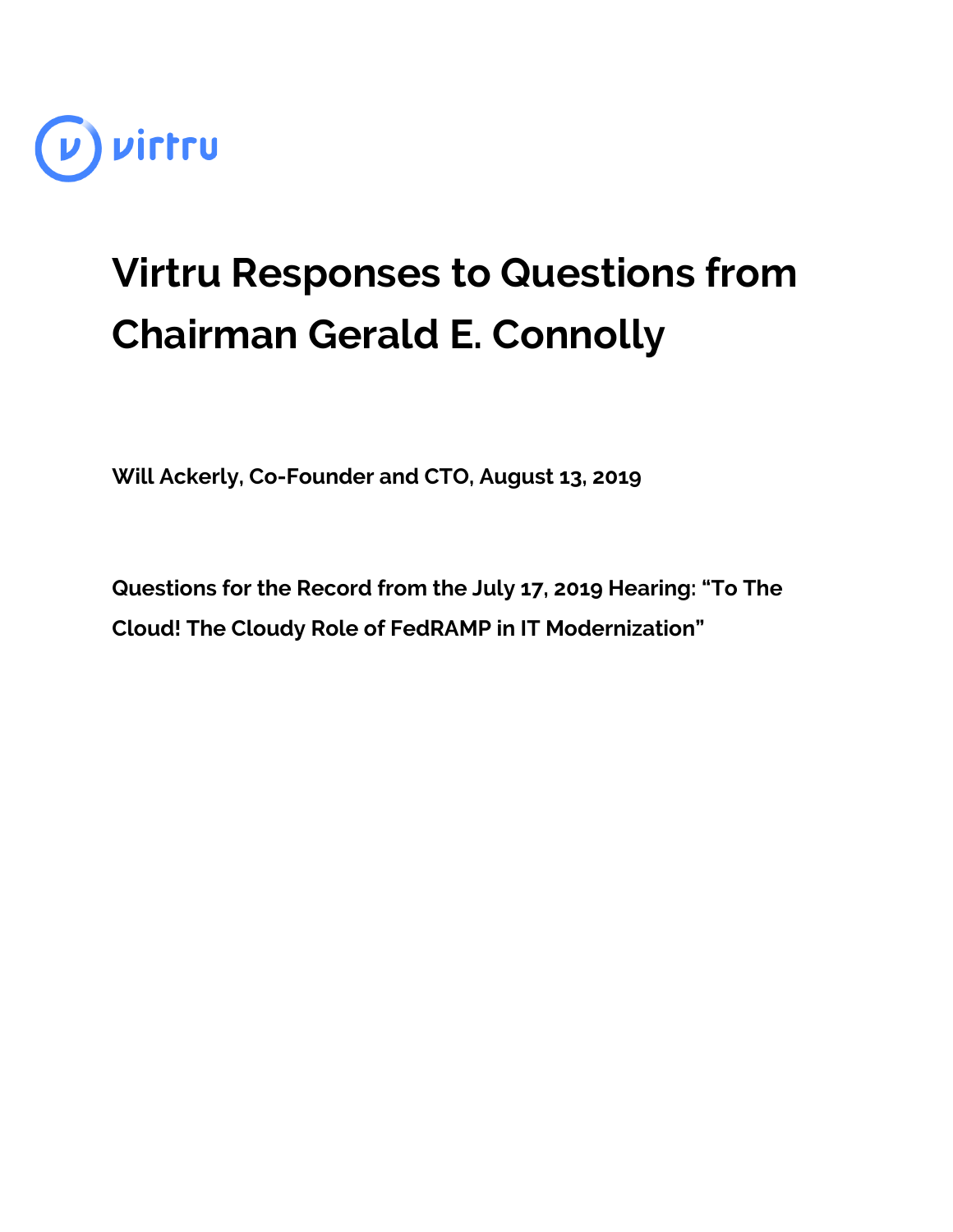1. From your perspective, when should a company seek an agency sponsored Federal Risk and Authorization Management Program (FedRAMP) authorization versus a provisional authorization to operate through the Joint Authorization Board (JAB)? Do you envision an instance when a company would seek both?

Will Ackerly - For us, the JAB process as it exists today would have made it difficult to meet agency mission needs. The agency sponsorship enabled us to validate specific agency mission needs and allowed us to make a more informed business decision with a potential roadmap for return on our investment. Because of this validation of potential customer requirements, we believe that most companies should go through the agency process and work with agencies and the PMO to reuse that initial authorization after it is completed. Further, it is our understanding that the JAB typically draws a harder line on the letter of the security controls, whereas agencies have the flexibility to focus on the intent of the security controls in order to meet their mission needs. As a result, the JAB authorization route may have added an increased burden on Virtru to meet the requirements, without actually improving the security of agencies leveraging our service. The JAB authorization is certainly valuable as it is easier to reuse across agencies so depending on the additional burden of process and paperwork, it could be beneficial to get the clearer roadmap to return on investment from the agency process while going through the JAB process to have an authorization that is much easier to reuse across agencies.

2. What advice would you give to cloud service providers seeking FedRAMP authorization?

Will Ackerly - The biggest advice to other cloud service providers is to work with an agency and make sure you are addressing a mission need. This will ensure that the agency is incentivized to assist the provider throughout the process and work quickly. Plus, as we mentioned above, it provides a clearer path towards return on investment. Also, as much as is possible, try to develop a relationship with the PMO. They are the experts in the process, requirements, and hopefully, have worked with the agency before and can help. Finally, the provider must ensure that the company is supportive, not just a government or compliance team, as it will take effort across potentially engineering, product management, and other resources that are not dedicated to the Federal environment. Providers need to